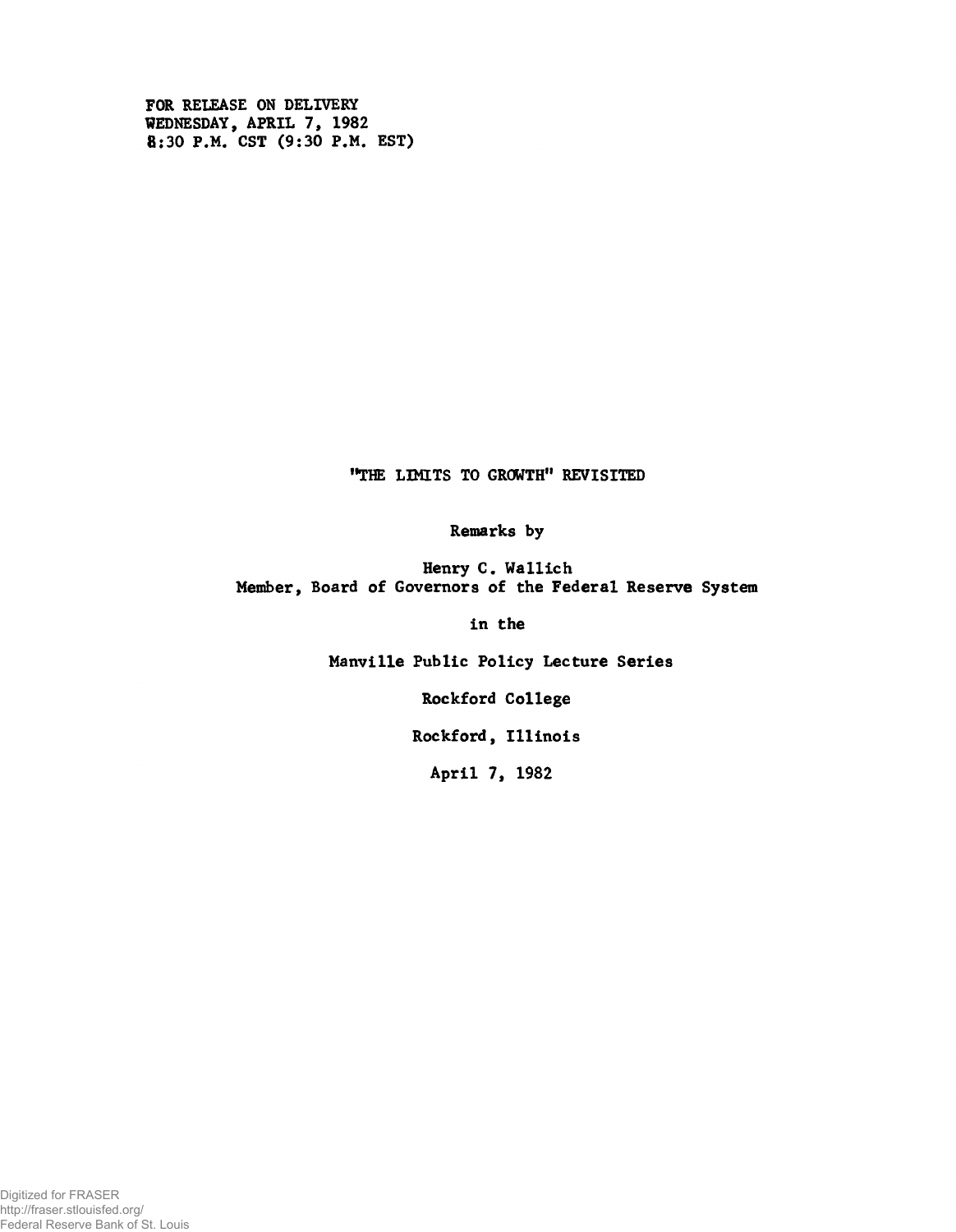# "THE LIMITS TO GROWTH" REVISITED

**Remarks by**

**Henry C. Wallich Member, Board of Governors of the Federal Reserve System**

**in the**

**Manville Public Policy Lecture Series**

**Rockford College**

**Rockford, Illinois**

**April 7, 1982**

**Ten years have gone by since the great debate that was unleashed, in March 1972, by a small book of less than 200 pages, under the title 1**/ The Limits to Growth. The book, which caused a tremendous stir, made some **very dire predictions. The world was in danger of running out of resources. Unless course was changed drastically within the decade of the 1970's, the world would be launched on a path that could only end in collapse, some time during the second half of the 21st century if not earlier. At existing growth rates of population and resource use, catastrophe threatened through exhaustion of raw materials, and if not of raw materials, then of food, and if not of food, then of the entire environment through pollution. Ten years have gone by. How do these doomsday predictions look today?**

<sup>1/</sup> Donella H. Meadows, Dennis L. Meadows, Jørgen Randers, and William W. **Behrens III, issued under the auspices of an organization that called itself the "Club of Rome."**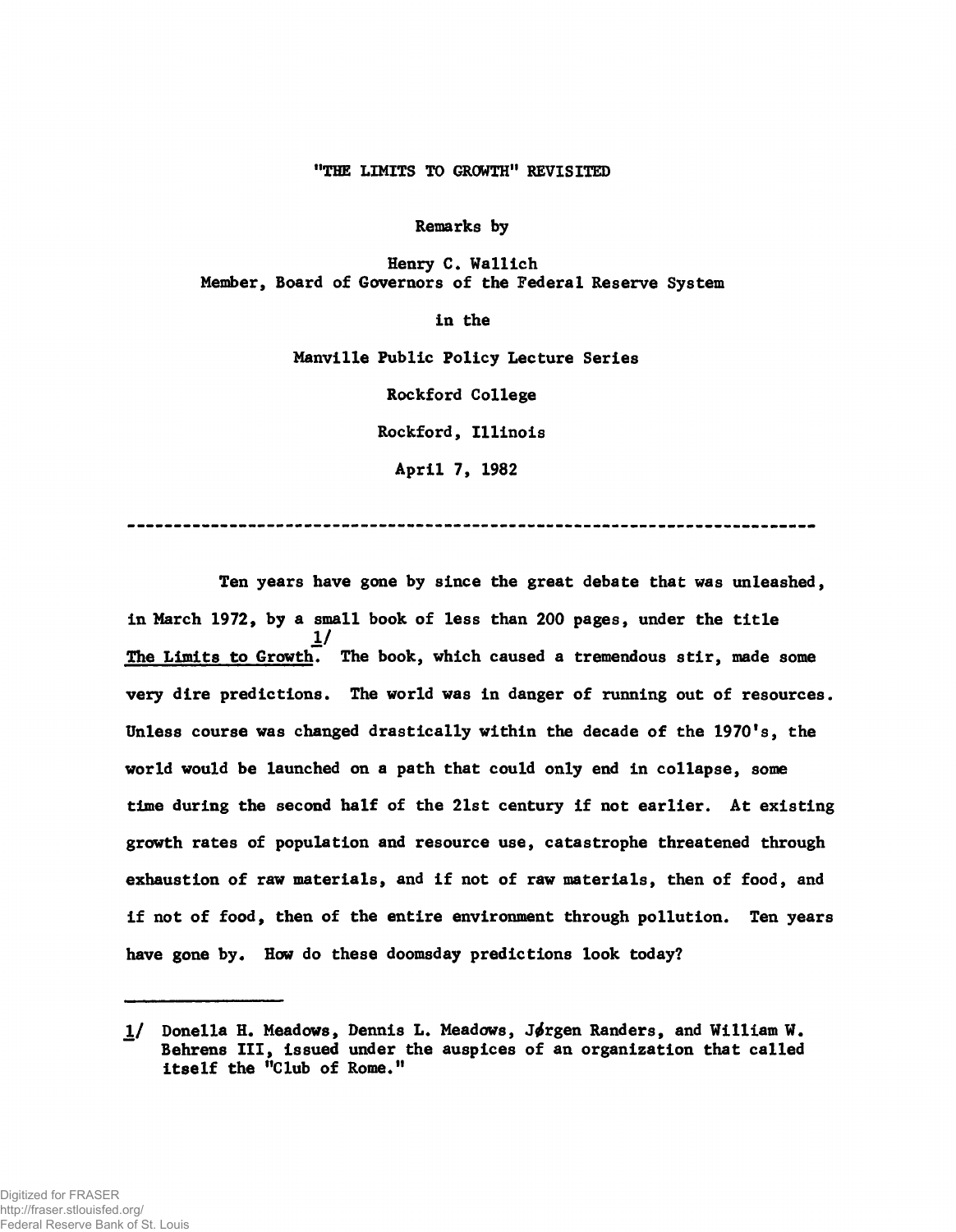**A lot has happened during these ten years. Two oil shocks have raised the price of oil more than tenfold. Bad crops and food shortages have driven up the price of food. Inflation has accelerated worldwide. Are events like these an indication that the thesis of "Limits" is correct and that indeed the world is on the road to catastrophe? Given the importance of the topic, second in gravity only to the threat of nuclear war, the question is well worth pondering.**

**The question comes in two parts. The first is whether economic growth must come to an end or whether it can go on indefinitely. The second is whether, if growth must come to an end, it must do so through collapse instead of asymptotically, with a soft landing.**

# **Must Growth Come to an End?**

**Economists, of course, have expressed views on both questions for many years. In 1798 the Reverend Malthus broadly took the side of "Limits." Population would outrun food, growth would be limited by starvation. At a theoretical level, economists have always expressed great interest in a condition known as the "stationary state," in which nothing changes and there is no growth. However, it is not easy to visualize a condition of zero growth. Even if population stopped growing, saving and investment need not stop and per capita output would grow faster than before because all of the investment could be concentrated on the existing labor force. Conceivably, net saving might come to an end if the government were to absorb all saving for current expenditures. But so long as technological**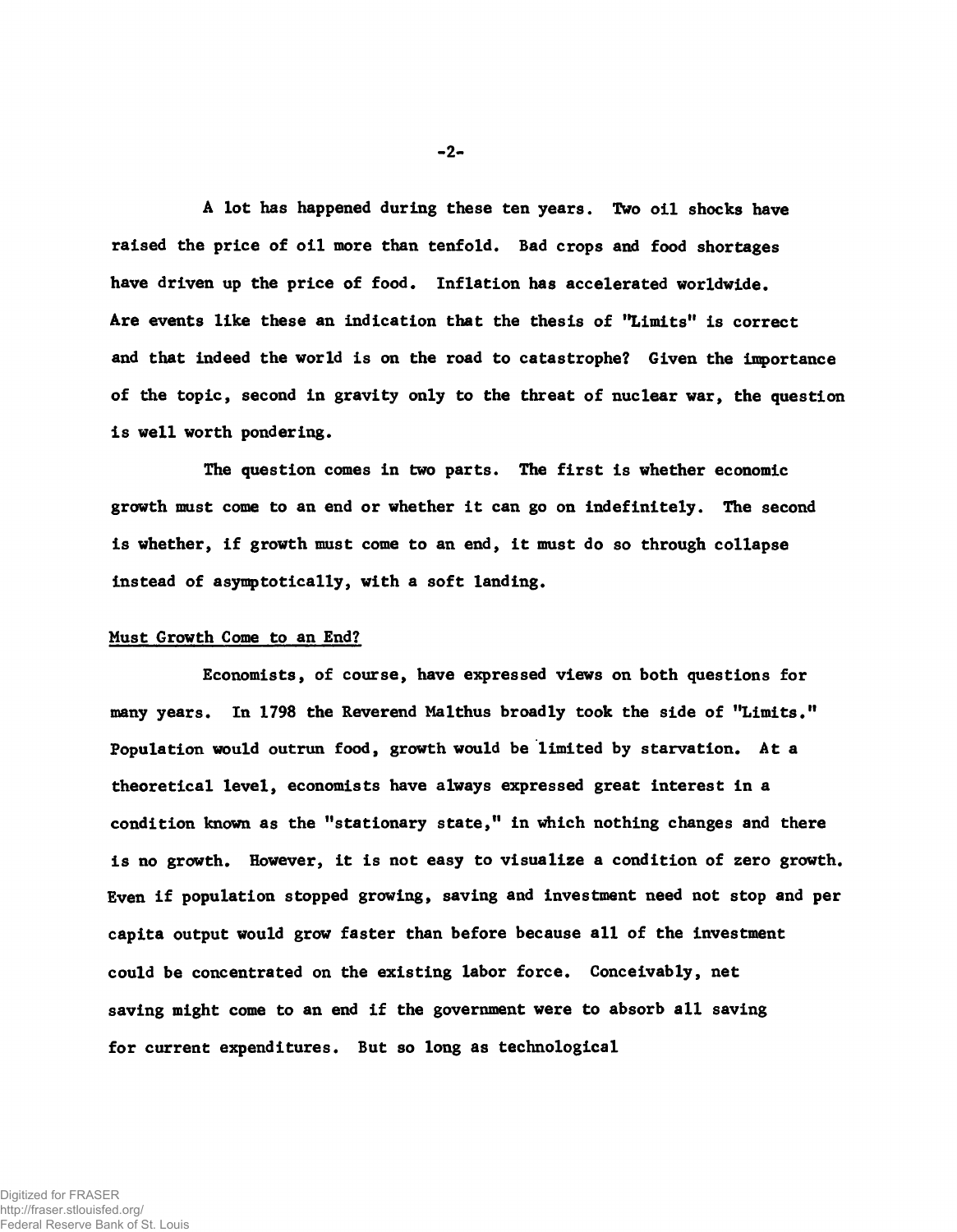**progress occurred, the turnover of a constant capital stock would permit incorporation of new techniques that would sustain a slow rate of growth. All these sources would have to come to an end before growth could end. Moreover, in this scenario there is nothing to indicate that growth must end in collapse. It might simply end in what today we might call stagnation. As to when, if ever, this condition would be reached, economics had no plausible prediction.**

**It is true, on the other hand, that any limits to growth that might be discerned were rather spectacularly flouted by the growth models that became fashionable among economic theorists during the 1960's. Those models translated the "stationary state" into a stably and indefinitely growing state. Only labor and manmade capital played a role in this process. If the authors were of the opinion that food and natural resources could indefinitely be multiplied or substituted with the help of capital and technology, they might at least have noted the limits imposed by land or the prospect that the rent of this one limited factor would have to rise indefinitely. That, in any event, had been the opinion of the Reverend Malthus' contemporary David Ricardo, who viewed resources as unlimited but rising in price.**

### **Must the End be Collapse?**

**On the second question, whether growth, if it must end, must do so by collapse, orthodox economics does have a fairly firm message. There are adjustment mechanisms built into the economy that, if they function properly, will make for a soft landing at a stable standard of living instead of collapse. These mechanisms all, in one way or another, are based on the response of economic agents to prices. Scarcity of any**

Digitized for FRASER

http://fraser.stlouisfed.org/ Federal Reserve Bank of St. Louis -3-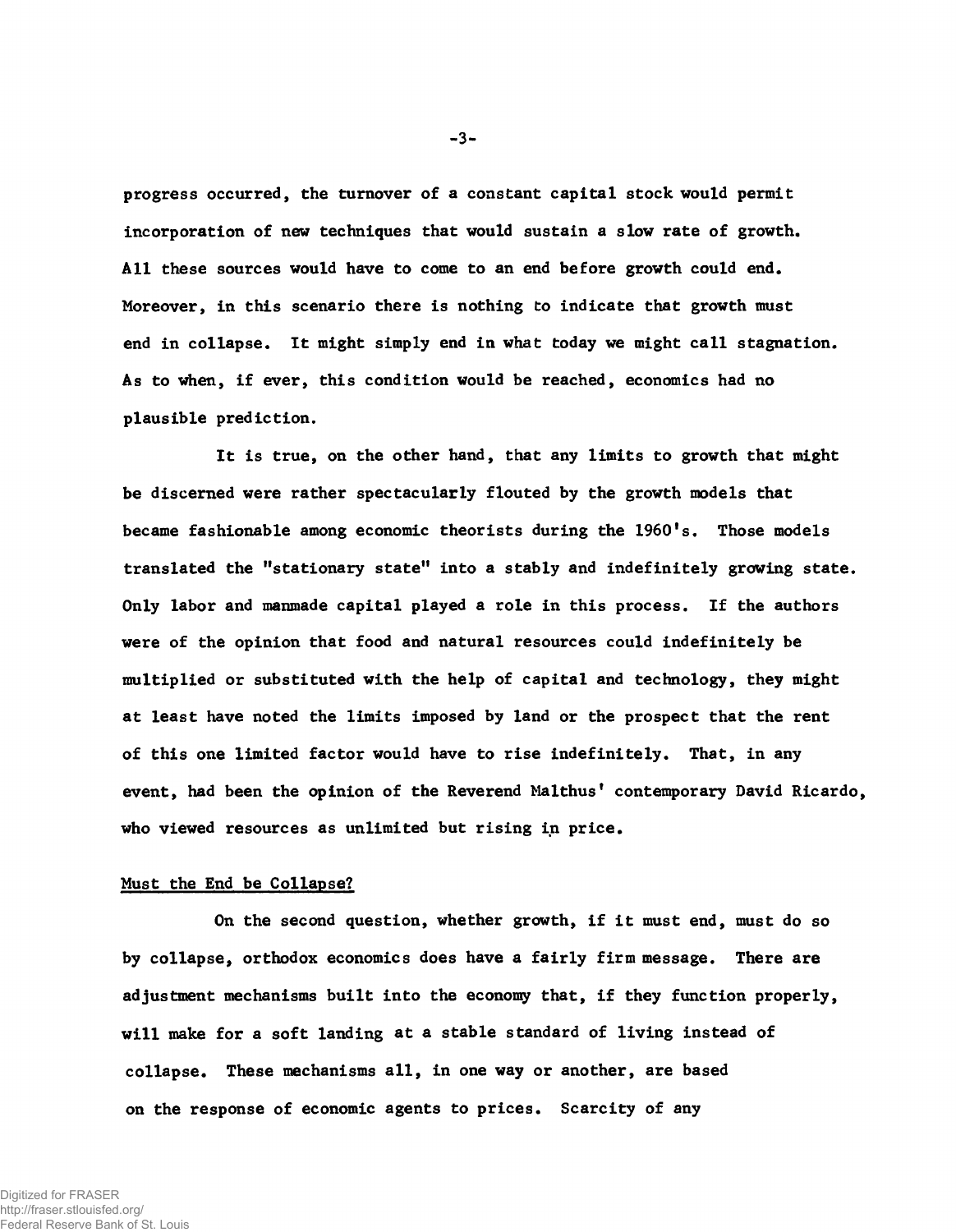**The development of adverse conditions such as pollution or overcrowding will lead to corrective action. The growth of population will be slowed or stopped by the diminishing return and rising cost of rearing a large family. There can be disagreement, of course, about how effectively these mechanisms function and whether they are adequate to their jobs. The last ten years, with their various shocks to the world economy, have taught us something about the functioning and adequacy of some of these adjustment mechanisms. That is what I now proceed to examine.** particular resource will lead to conservation and Increased production.

### **Energy**

**Events in the energy area undoubtedly provide the most enlightening commentary on the thesis of the "Limit." This is true both in a positive and a negative sense. The first rise in the price of oil, from \$3.50 in 1972 to \$13.50 in 1974 seemed to be timed almost too well as a confirmation of "Limit's" warnings. The second oil shock, lifting the price from \$13.50 to \$34.00, seemed to make the point that the world had failed to respond adequately to the first shock. A closer look at the situation, however, requires one to take a more balanced and, on the whole, more optimistic position.**

**First, it must be acknowledged that even the first oil shock substantially slowed, or substantially contributed to a slowing of, world economic growth. This was particularly the case in industrial countries, but also in developing countries although they in good part compensated for higher oil prices by borrowing abroad. However, the oil shock did not have**

-4-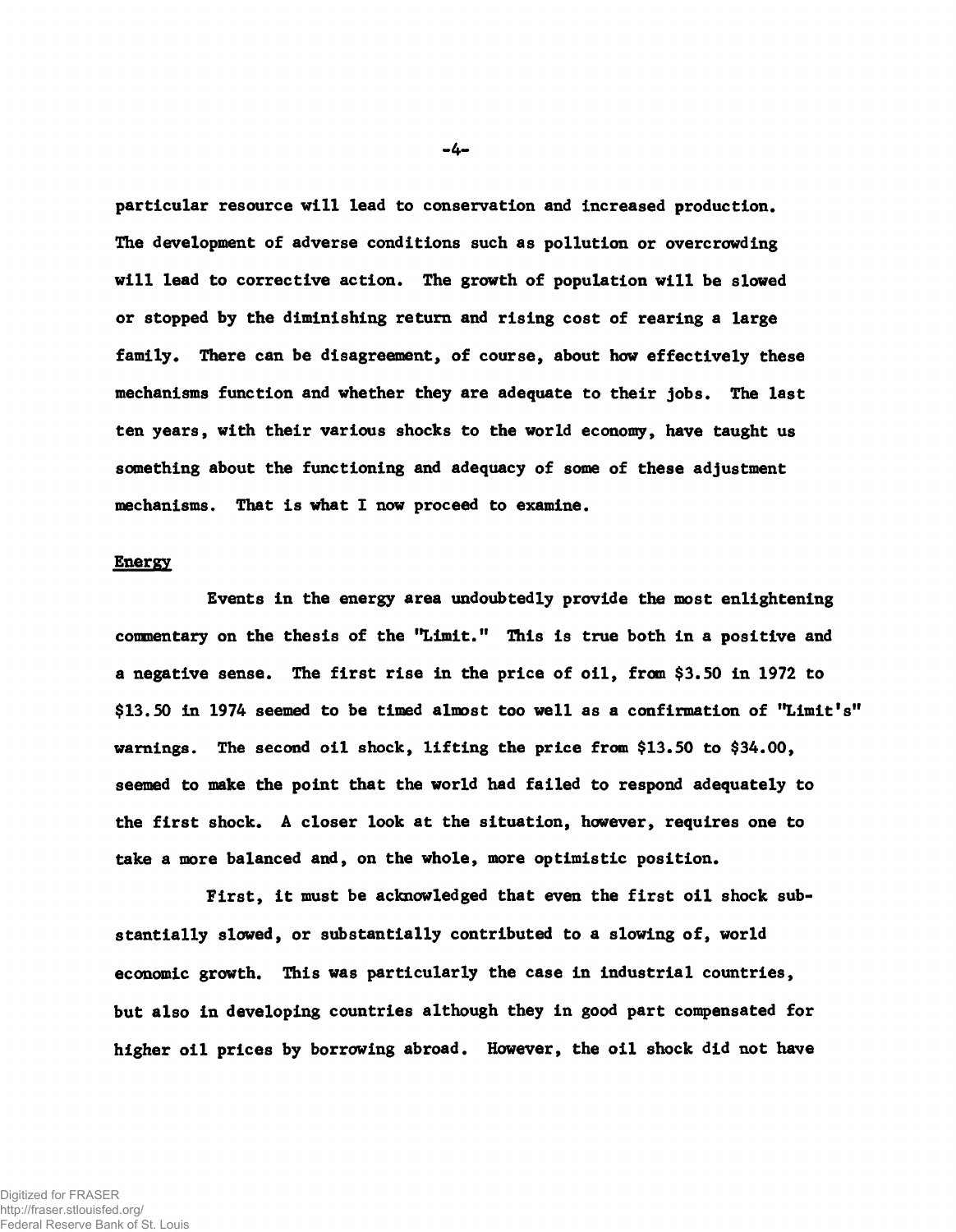**its effect through serious shortages. Rather it worked by reducing purchasing power in the oil-importing countries and raising rates of inflation which, in turn, required restraining policies.**

**The principal questions to be asked are whether the response to higher oil prices came mostly through government action or through the market, and whether it came on the supply side or on the demand side. There was a good deal of talk on the side of governments, including on international action, but with very modest results. A program for energy independence in the United States remained mostly rhetoric. In the market, the supply responses to the first and even the second oil shock were either modest or very slow in materializing. Oil and gas did not spurt out of the ground as prices were deregulated, although there was some improvement. Substitute sources like shale, tar-sands, syn-fuels, and solar energy, proved uneconomic or excessively anti-environmental, even at very high energy prices. Nuclear power became a disaster, at least in the United States.**

**Demand, on the other hand, showed itself surprisingly price elastic. Industry quickly responded to higher energy prices, and consumers, particularly after the second oil shock, also reacted strongly. Energy consumption per unit of GNP has declined by 22 percent since 1976. Oil consumption in the United States has fallen over 15 percent in the last three years. In fact, world demand has fallen so rapidly that oil prices have dropped more than 10 percent since mid-1981.**

**In the United States, there was, of course, more room for energy conservation than in most other countries. The price of energy had been low and nonincreasing in real terms for many years. Moreover, price controls or**

-5-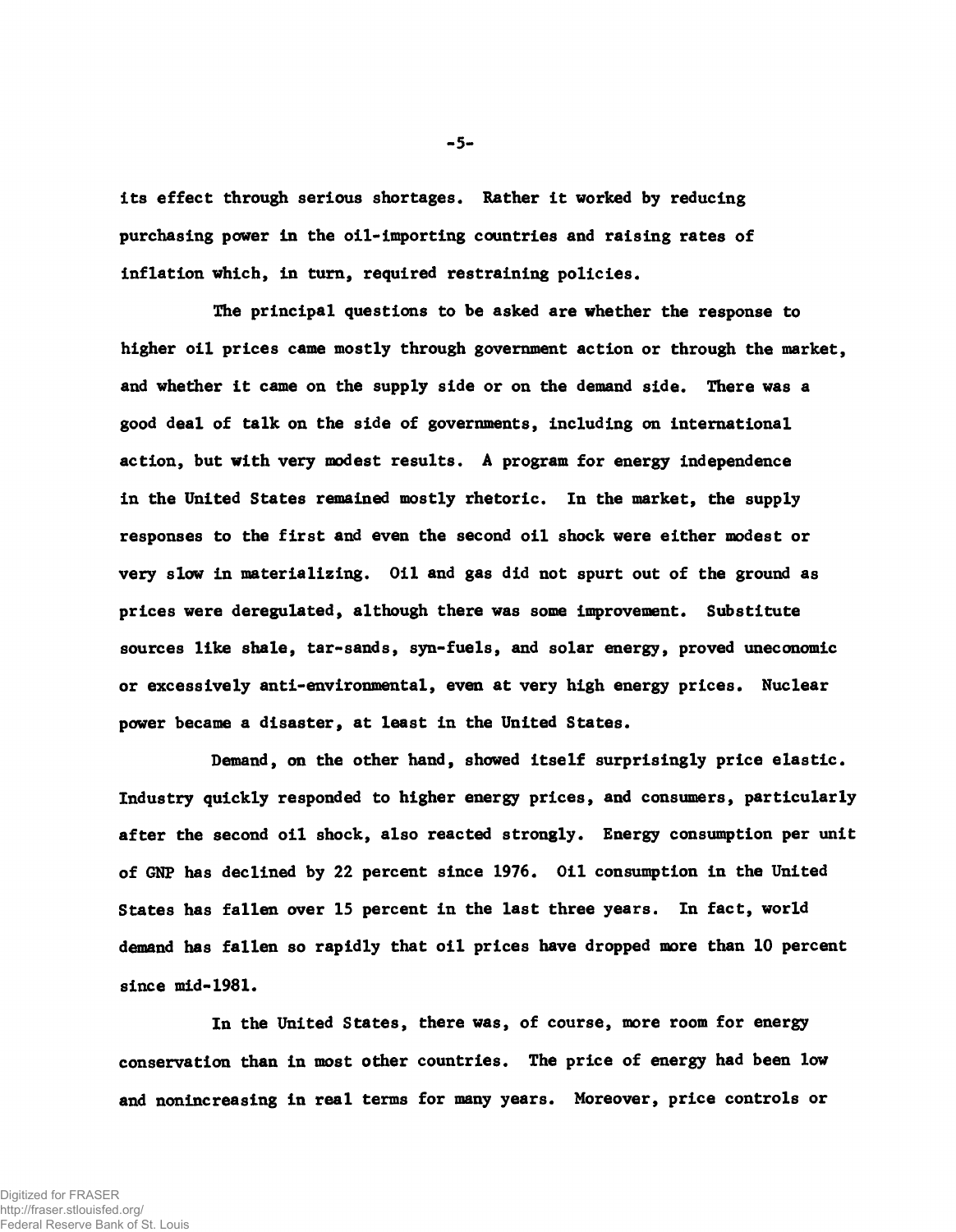**relatively low taxation kept the price of oil and natural gas in the United States far below comparable prices in most industrial countries even after the oil shocks.**

**In the light of this relatively good performance of the private sector, it probably would not be fair to fault government for not contributing more to adjustment to higher energy prices. Reliance on the effectiveness of the price mechanism in the private sector turned out to be justified. Even better results no doubt could have been achieved by total removal of price controls accompanied by more severe taxation of energy.**

**The question remains how far a supply shock produced by a cartel can be taken as a proper test of the functioning of the price mechanism. To encourage a smooth adjustment, the price of oil should have been rising for years before the shock, instead of remaining flat or declining in real terms during most of the 1960's. The market may be exonerated on the grounds that it could not reasonably have been expected to anticipate the circumstances that made OPEC effective. However, it has since become plausible that, even in the absence of a cartel, supply limitations would have been encountered during the 1970's and would have caused oil prices to rise. This evidently the market, which in any event was not a competitive one, did not adequately foresee.**

**The correct pricing of a resource such as Middle-Eastern oil is extremely difficult. Based on cost of production, the price prevailing during the 1960's was more than adequate. Based on a correct projection of future demand and supply, the price was much too low. A price more in line with future market balance, however, would have yielded enormous profits to the**

Digitized for FRASER http://fraser.stlouisfed.org/ Federal Reserve Bank of St. Louis **- 6-**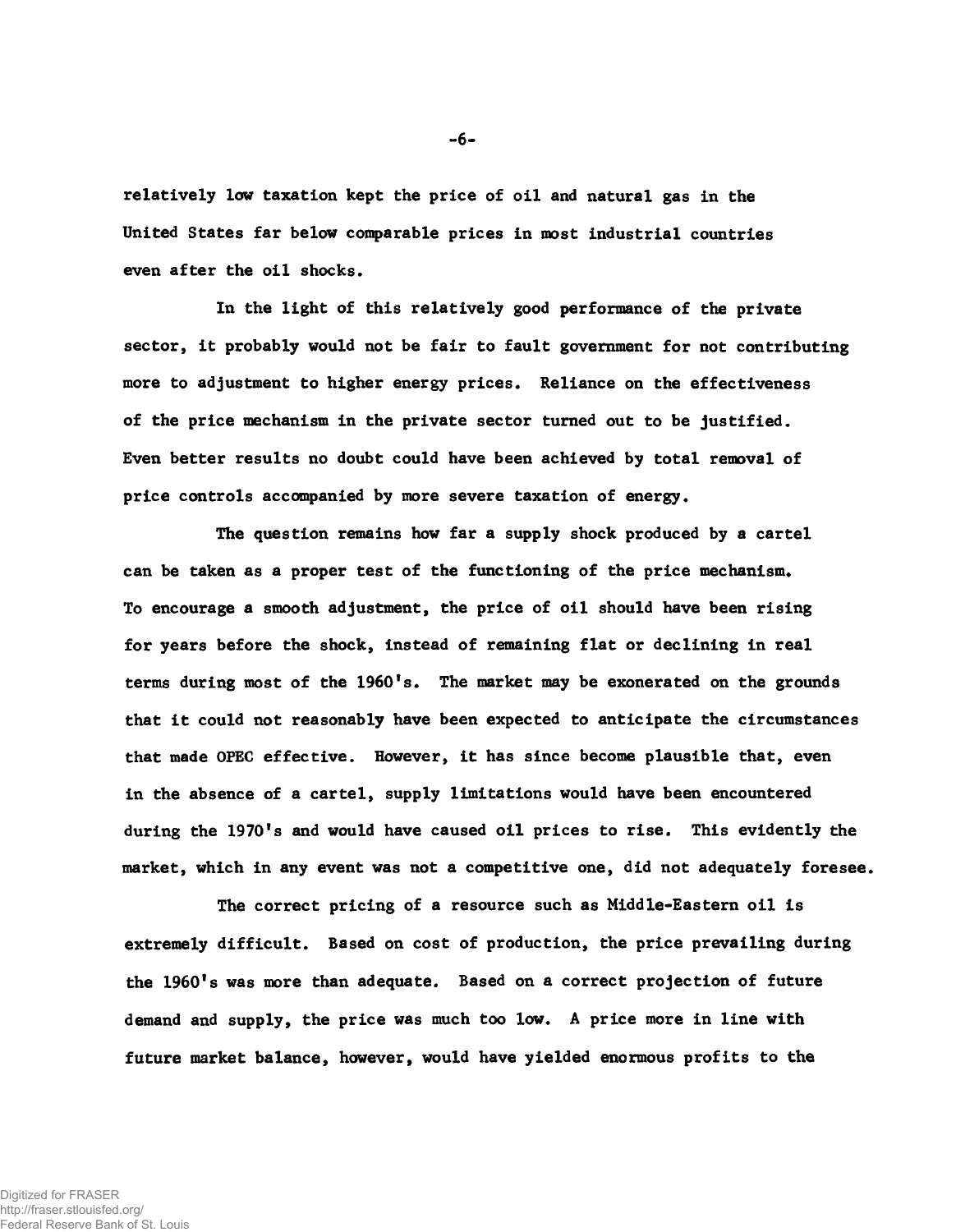**producers. The U.S. government, in confronting the same issue in the regulation of natural gas prices, took the view that price should be based on cost, not on future supply and demand. In retrospect, the policy of maintaining a low natural gas price has been revealed as wasteful and uneconomic. The same incidentally must be said of the government's policy of limiting the importation of abundant Middle-Eastern oil since 1954 and so encouraging the using up of U.S. domestic oil resources. Thus, if the market did not do a very good pricing job, the government did even worse. The conclusion might be drawn that in this instance the price mechanism has worked less precisely and promptly than one might wish, but that over a period of years it did work quite adequately.**

## **Food**

**The first oil shock coincided with a food price shock, seeming to lend further support to the "Limits" thesis. Both the United States and Soviet Russia had bad crops. Running out of food has been the classical fear of people concerned about limits to growth since Malthus. From time to time, there has been starvation in the world. At all times probably a considerable fraction of humanity has gone hungry. In a world with reasonably good storage and transportation, however, the two phenomena are far from identical. Hungry people are hungry because they are poor, not because there is no food. Indeed, most of the time world hunger seems to coincide with manifestations of excess food supply such as government accumulation of surpluses, output restrictions, and price stabilization schemes. It may be true that half or more of the world's arable land is already being farmed, at least until some economic**

**-7-**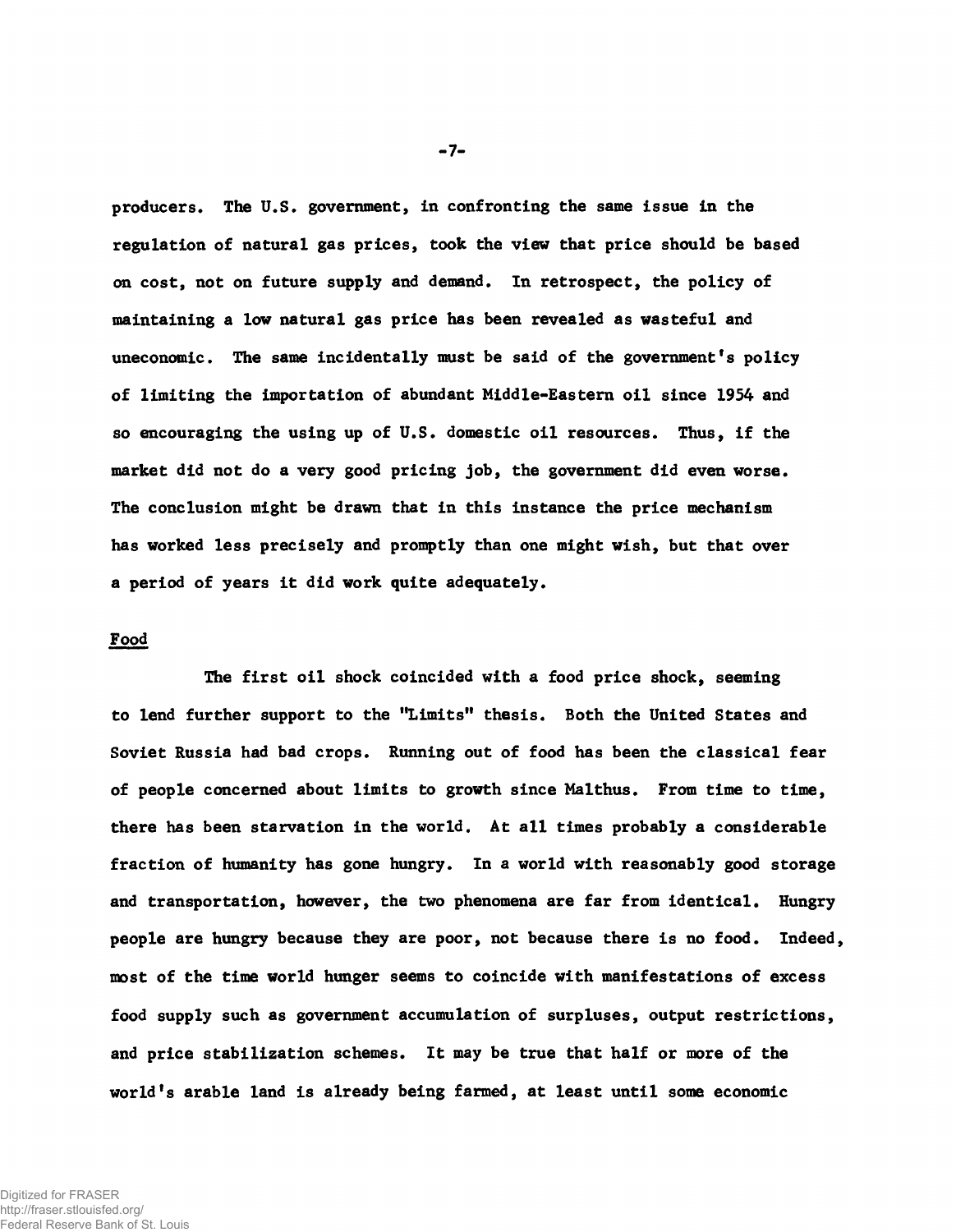**method of desalinating sea water is developed. But most of it is being farmed very badly. The fact that the United States is able to export 33 percent of its agricultural output while maintaining diverse restraints on this output, and can do this by the work of four percent of its labor force, shows what an efficient agriculture can do.**

**other sources of energy is that there is no substitute for food. People can shift from oil to natural gas or coal or even to solar energy. They cannot shift away from food. However, there are substitutions within the food sector, and the United States has just gone through a major substitution. As a result of price changes, the consumption of meat has dropped from 195 pounds in 1976 to 181 pounds in 1979 per capita. As in the case of oil, the price elasticity of demand for particular kinds of food has proved high. If the price of animal products should continue to rise, no doubt man would shift increasingly to direct consumption of vegetable products. Feeding** animals to feed people is a roundabout and expensive process. If food **problems ever were to become serious for the United States, substantial substitution would be possible. One of the facts that differentiates food from oil or coal or**

**people eat relatively cheap food. For the most part, however, developing countries have been improving their food situation by improving their farming. China, with approximately 22 percent of the world's population, is reasonably self-sufficient. India, with twice as much arable land per capita as China, This is not true, of course, for poor developing countries where** large LDCs whose food problems were manageable. has become an occasional food **property.** Pakistan and Indonesia are other

Digitized for FRASER http://fraser.stlouisfed.org/ Federal Reserve Bank of St. Louis -8-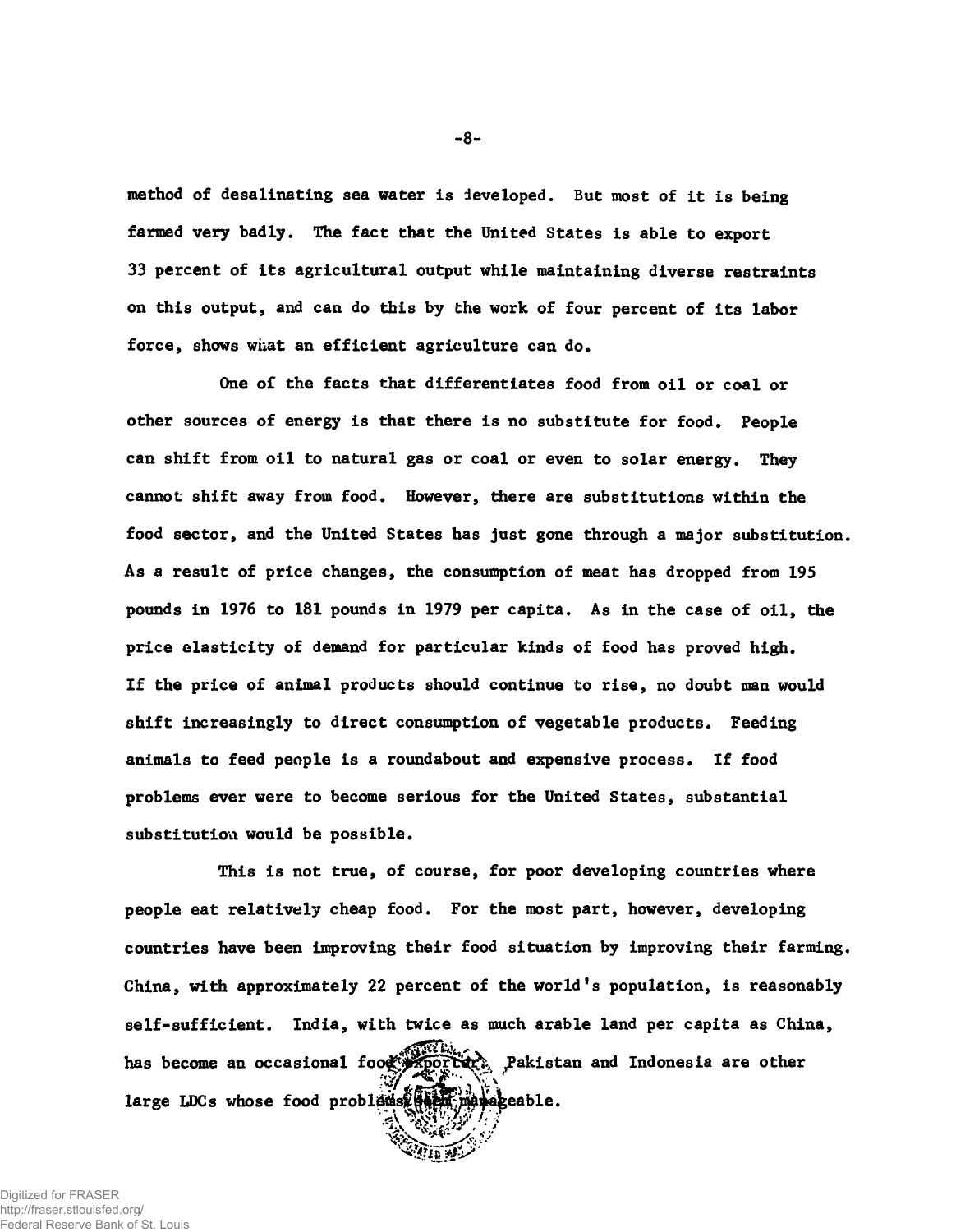**What may not be manageable is the situation of some African countries. Great backwardness combined with very high population growth and in some cases an inhospitable environment seem to be the reason. One should not make a world food crisis out of the plight of these particular countries, since other countries could with little sacrifice take care of those needs were they so minded. I shall revert to this question in connection with population.**

#### **Primary Products In General**

**An exercise guaranteed to arouse public alarm is to demonstrate that over some predictable period we shall be running out of some particular raw material, particularly if its principal source is located in some vulnerable or less than friendly country. Manganese, platinum, chrome, bauxite, and cobalt are among the examples. For many years, a rise in the price of these and many other primary products has been predicted, pointing to a severe worsening of the terms of trade for the industrial countries. In fact, however, such shifts of a general sort have not occurred. On the contrary, the problems affecting most commodities, as their producers keep telling us, continue to be inadequate prices and unstable markets.**

**Within this group of primary products, substitution, of course, is relatively easy. It is hard to believe that the world's development would have been very different had the world's crust not contained such substances as cobalt, lead, or even copper. Moreover, a Ricardian rather than Malthusian view of the supply of such commodities suggests that there is no absolute limit to supply, but an unlimited supply at ever rising costs. Some**

-9-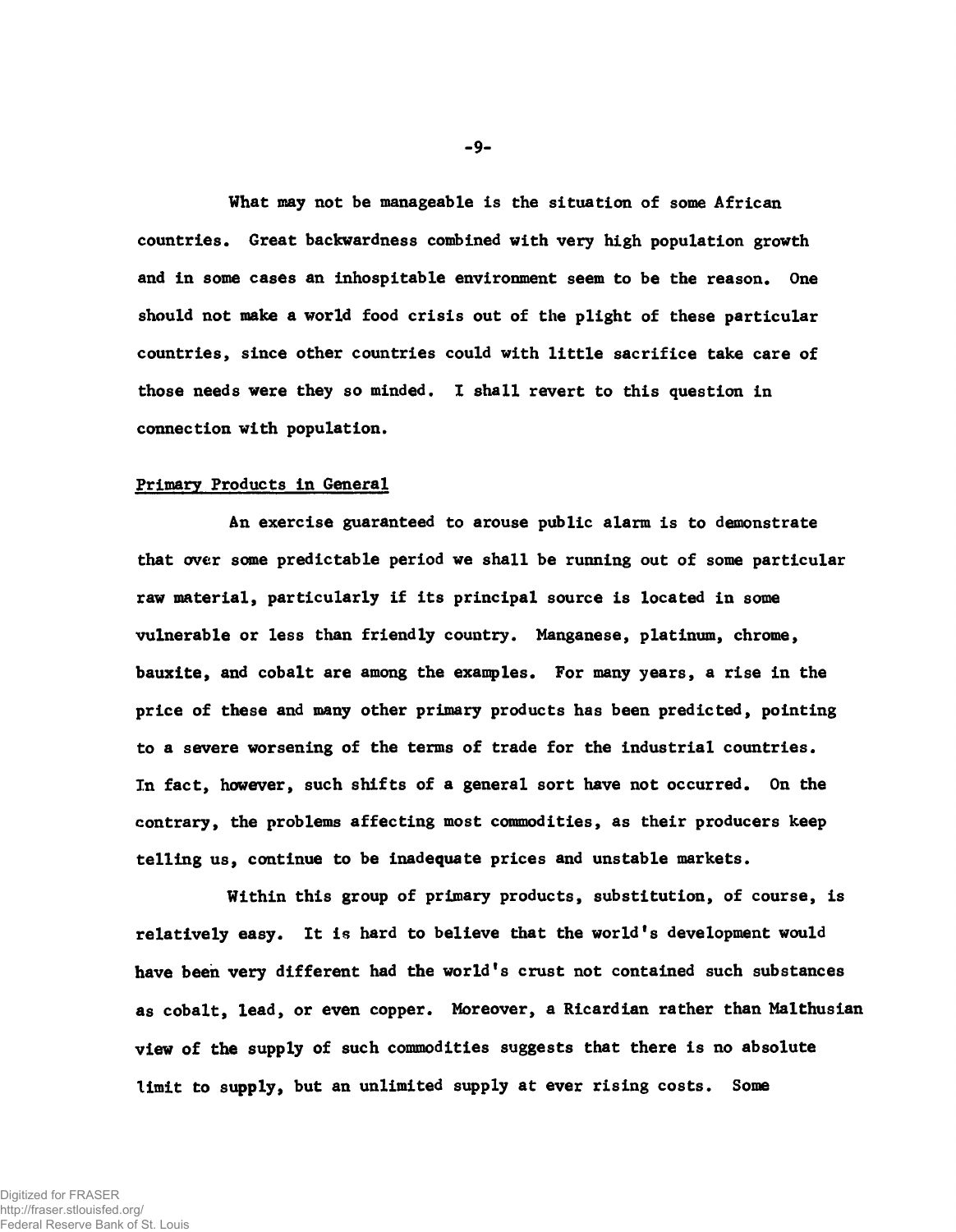**substances, to be sure, could be priced out of the market. But the fear which arose after the first oil shock that some commodities, such as bauxite and copper, might be successfully cartelized by their IDC producers seems to be put at rest by the possibilities of substitution, aside from the apparent inability of the producers to form an effective cartel.**

**Are the market mechanisms in place that should warn us of an impending shortage if, contrary to expectations, some critical shortage should be in the offing? The pricing of nonrenewable natural resources is a difficult matter, as I already have noted in connection with oil. Since mining properties and the like are bought and sold among large producing firms, one should think that the best available foresight is being brought to bear on the valuation of such assets. Anybody who believes that, over the next ten or twenty years, some metal or mineral will do what oil, gold, and silver have done, has an opportunity to become wealthy if he can back his judgment with money. Of course, there are risks. They relate to political events, affecting both the potential supply and the possibility of establishing a dependable claim to such resources. That, however, has nothing to do with worldwide availability over time.**

## **Land**

**Land is needed not only for farming, but for people. One of the concomitants of economic growth, both per capita and aggregate, has been a greater conglomeration of people in cities. One of the concomitants of conglomeration has been crowding, social tensions, violence and crime, and pollution. Some of these conditions can become a serious threat to growth in an orderly society.**

-10-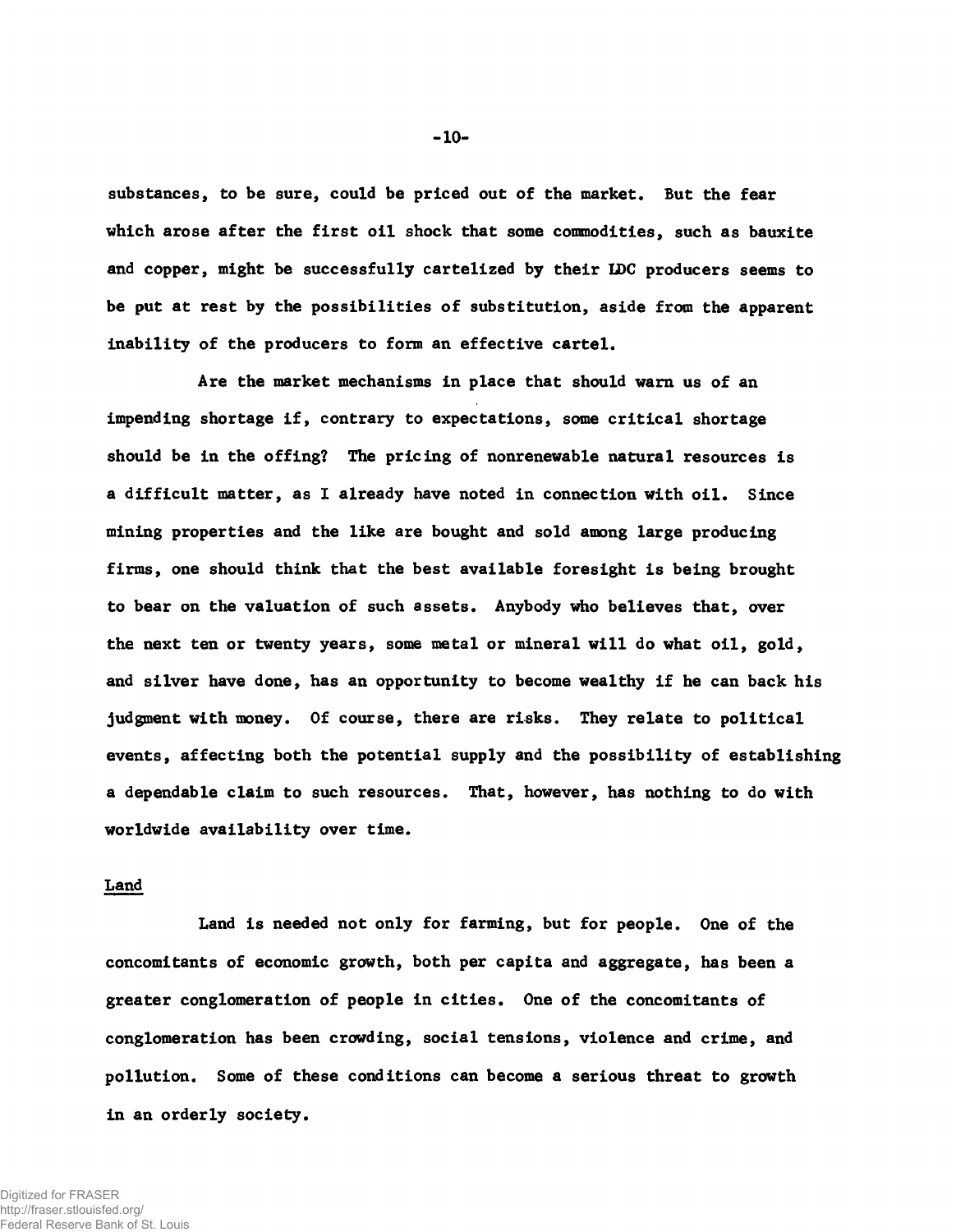**Crowding, however, is not a necessary condition of growth. Nor does crowding necessarily lead to the evils it has produced in many places. Japan is an example of a country with little space and considerable crowding which nevertheless maintains a very orderly society. The United States is an example of a large empty country with high local concentrations of people which has allowed its cities to deteriorate. Mexico City reportedly is expected to have 30 million inhabitants by the end of the century, a good part of whom will in effect be out of touch with the normal processes of government and the infrastructure of the city.**

**Evidently the mechanisms that one might expect to operate to forestall or correct such developments are not fully operative. Nevertheless, they exist. In the United States, the movement of population is by no means all into the cities. A substantial outward movement is going on which in some cities already is leading to net outmigration. The economic forces at work are, on the side of inmigration, the attraction of jobs, higher pay, and city life. On the side of outmigration they are the high cost of city living, its inconvenience and risks, and the growing possibilities of making a good living outside the cities without becoming a farmer.**

**Technology, it would seem, is mostly now on the side of dispersal. Prospective improvements in transportation into and within the city seem to be few. The communications technology that would make it unnecessary for large numbers of white-collar workers to come together under one roof seems to be expanding rapidly. Most major industrial operations have long abandoned the cities.**

-11-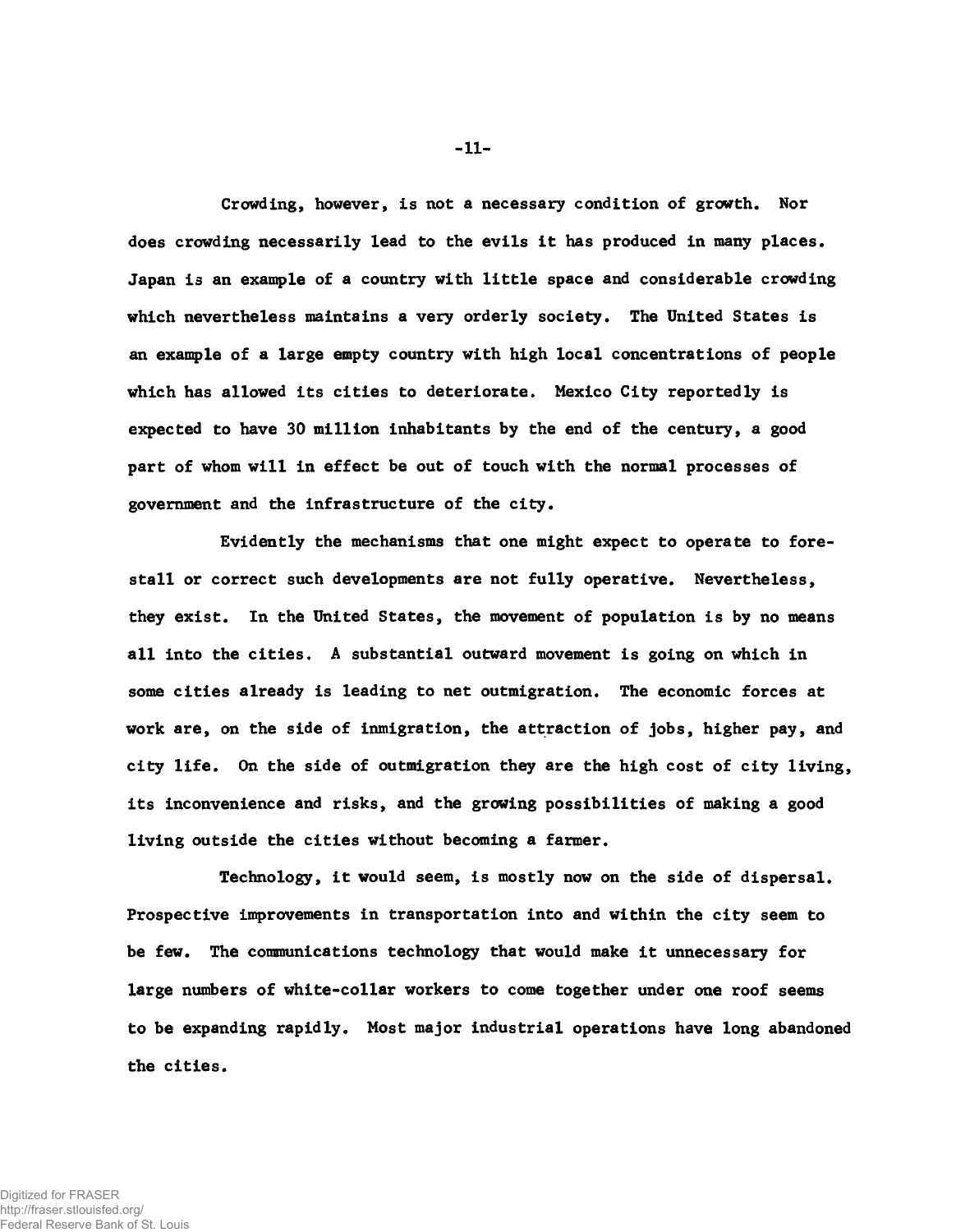**These corrective mechanisms do not work with adequate strength because most of the negative effects of crowding are externalities. That is to say, the individual who comes to the city does not bear the full burden of the addition that he makes to the city's problems. Most of the burden, from increased apartment rents to crowded sidewalks, is upon those diready there. Needed is a device to internalize these externalities that the newcomer inflicts upon others. It is not easy to conceive of a tax, of course, that might be paid by newcomers but not by old residents, but something with the effect of such a tax would weight the scales in the right direction. So would a subsidy to those who would outmigrate, although its political viability is equally questionable. There is room here for innovative social engineering. In any event, I find it difficult to argue that a country like the United States should limit either the growth of its economy or of its population in order to deal with the problem of crowding of cities. There are other countries where this advice would be more appropriate.**

# **Pollution**

**In the computer runs of "Limits," pollution is always the ultimate source of catastrophe if the problems of energy, resources, and food are somehow solved. Since the appearance of "Limits," we have learned something about pollution, just as we have learned something about energy. Government action against pollution has been one of the more effective approaches of the government to problems associated with growth. One reason for this may be that the actions taken have been politically popular because typically they have been, or at least have been perceived as, directed against**

-12-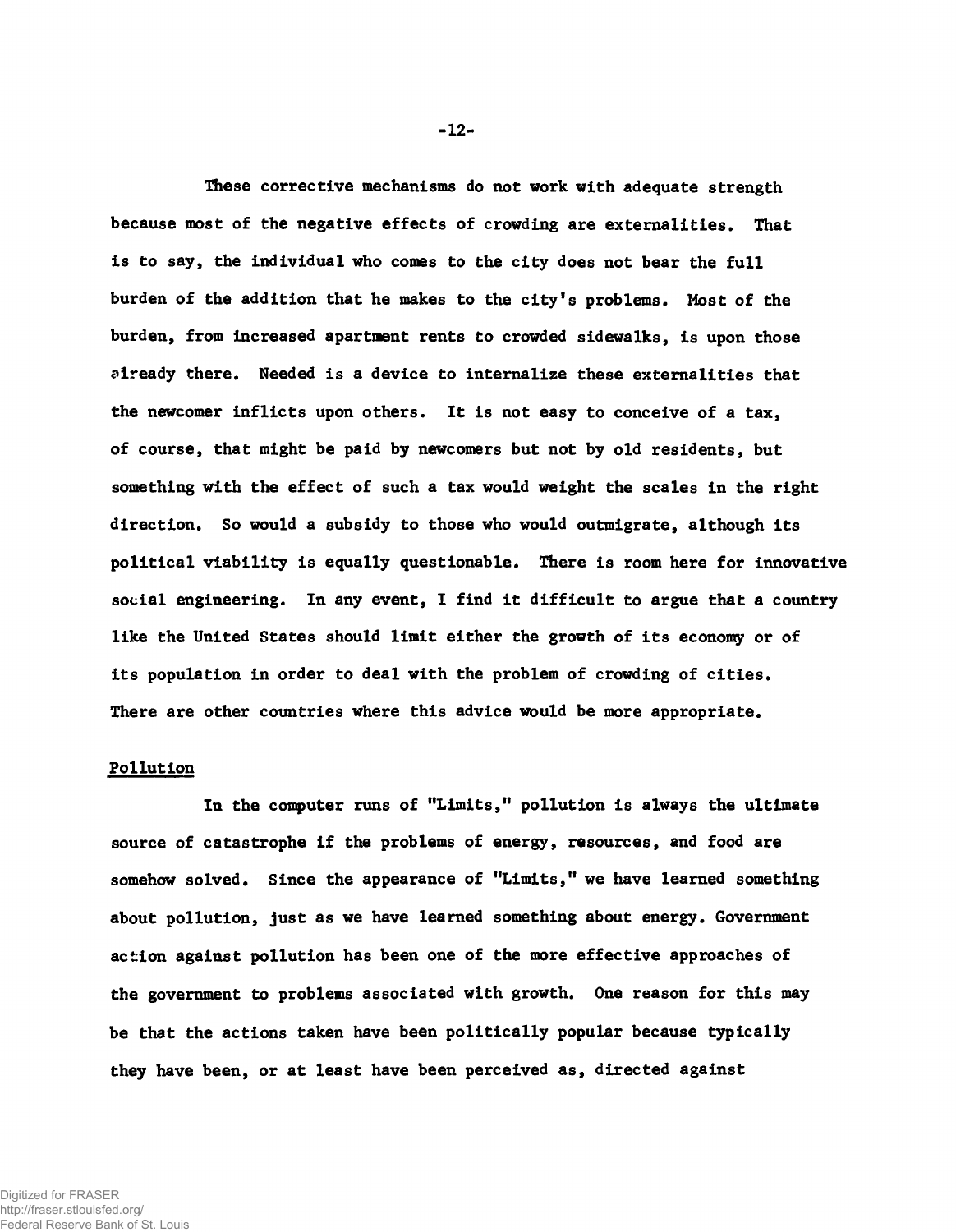**producers rather than consumers. As a result, substantial success has been attained In cleaning up air and water.**

**Considerable resources have been Invested, and the cost of these undoubtedly has helped to limit productive investment and has contributed to the marked slowing cf productivity gains in the American economy, from an earlier 2-3 percent per year to practically zero in recent years. The disappearance of productivity gains, in turn, has aggravated the problem of inflation, given the habituation of the labor force to continuous realwage increases of 2 or 3 percent. Inflation, again, has contributed to unemployment directly and indirectly. The total cost of controlling pollution, therefore, is higher than its direct cost. But by no means all of the slowdown in productivity can be charged to pollution control, in view of the fact that other countries have also made progress in that direction and have nevertheless maintained some, although a reduced, rate of productivity gains.**

**The control of pollution has not been done by the most economical means. The naive response to the presence of pollution — simply to prohibit it — has been the typical response. Only of late has attention been given to economic costs. Little progress has been made with the internalization of pollution damage, i.e., with tax and other devices that would throw upon the polluter the cost of his pollution and give him an incentive to remedy it. More could be done than we have at lesser cost if more sophisticated techniques were employed.**

-13-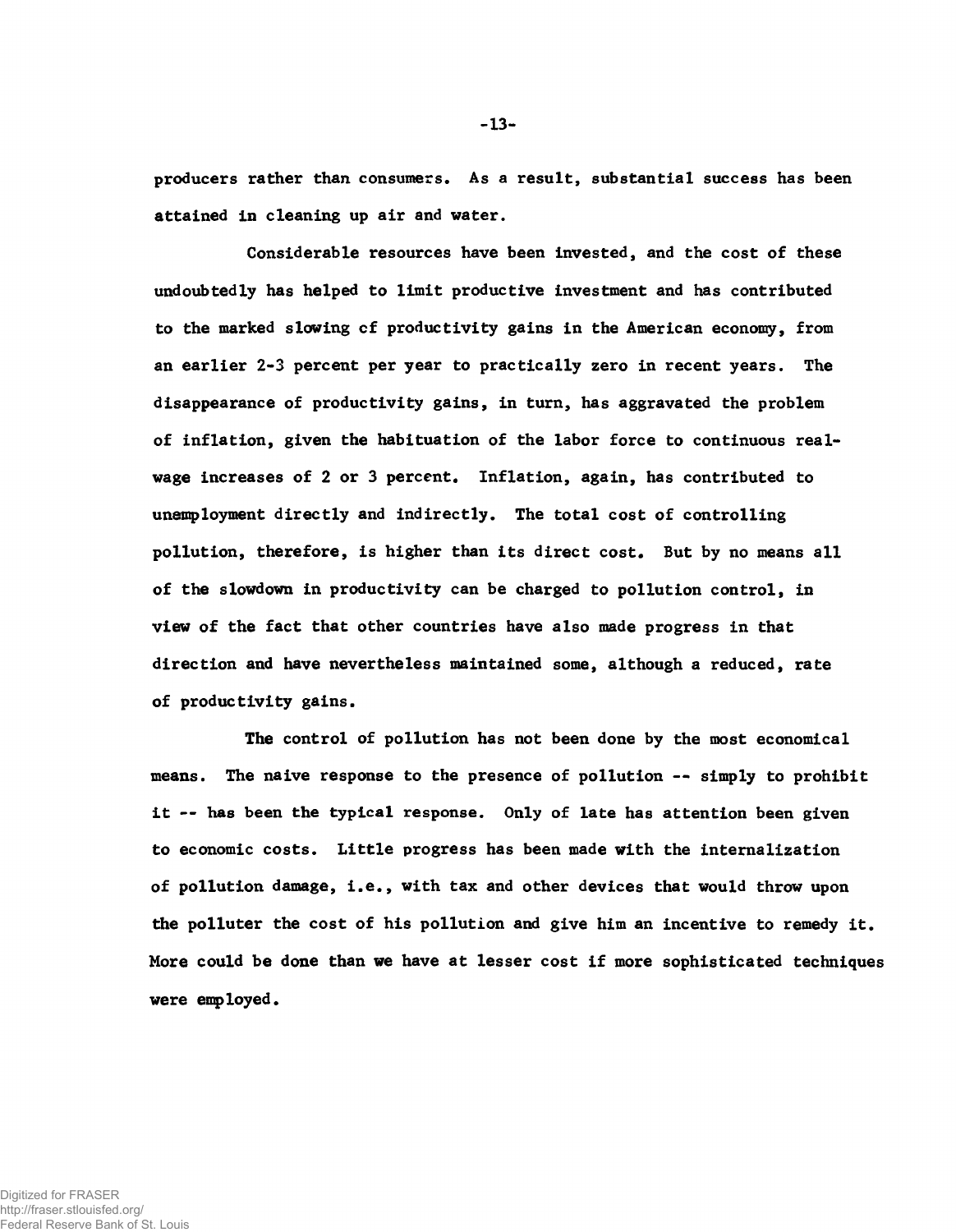**Overall, the experience of pollution control over the last ten years seems to suggest that we can deal with many forms of pollution. There are some forms of such cosmic magnitude that it has not even been possible to make sure how they work, let alone come to grips with them. There are those who believe that high-flying planes, or aerosol cans, or whatever, will cause a hothouse effect by trapping heat permanently in our atmosphere. They see the ice caps melting and the continents inundated. Others observe mechanisms that cause the rays of the sun to be reflected by the atmosphere, leading to a cooling off and perhaps a new ice age.**

**At this point, the well-meaning but not very focussed and rational character of doomsaying becomes very apparent. It is not essential whether the citizen is threatened with a new deluge or a new ice age as a result of economic growth. The main thing is that he be scared and carry away some predisposition against growth. By the same token, if one supposed road to disaster, say the depletion of resources, is plausibly shown not to lead there, another readily can be put in its place. Thus, as it became increasingly less plausible that depletion of resources will ensure trouble, emphasis has been placed on environmental factors. And as these increasingly come to be seen as controllable, the arguments shift to social tensions. Instead of starting with the premise that growth is bad and then finding the arguments to prove it, why not assume that it is good unless there is compelling evidence of damage?**

### **Population**

**The question about the limits of economic growth is a question, of course, as to the level of population that the world can sustain. If world**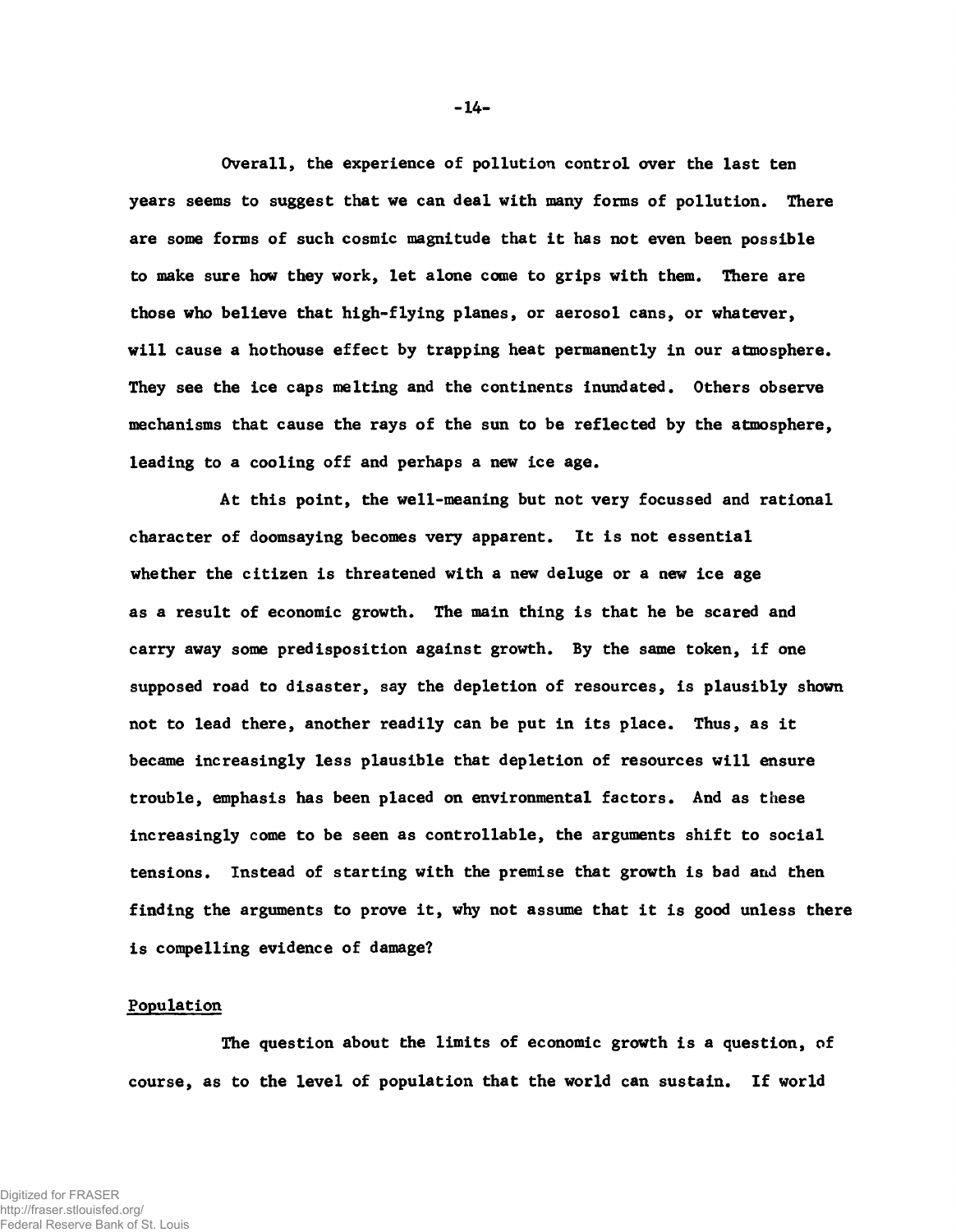**population tapers off at a moderate level (it is now 4.3 billion), the problems of food, crowding, and pollution will be more readily solvable than if it tends toward a higher level. "Limits" sees world population overshooting the support capabilities of our planet and then diminishing drastically in starvation, pollution, disease, or war. This leads to the necessarily extremely speculative examination of the outlook for world population growth. But first two points should be made. First, the problem of nonrenewable resources would not be resolved permanently by the lower world population. Only the time when these resources ran out would be postponed. Second, a reduction in world population does not have to be associated with visions of disaster. To be sure, the world has seen such disasters -- in the fourteenth century, the Black Death reduced the population of England by perhaps one-half. But a much more humane reduction of numbers is conceivable also. If the average number of children per family were to drop progressively from present levels, population would soon begin to decline.**

**Estimates of world population by the year 2000 run from 5.7 billion to 6.35 billion. Beyond that, they diverge even more imaginatively. Global 2000 estimates of a minimum of 10 billion by 2030 and a maximum of 30 billion by the end of the 21st century have been cited. Once more, the question is what mechanisms are in place to cope with tendencies toward excessive growth. The simplest mechanism, of course, is that described by Malthusians for many years and spelled out in greater detail by "Limits": People die off because survival is impossible. This mechanism has not been validated in general**

-15-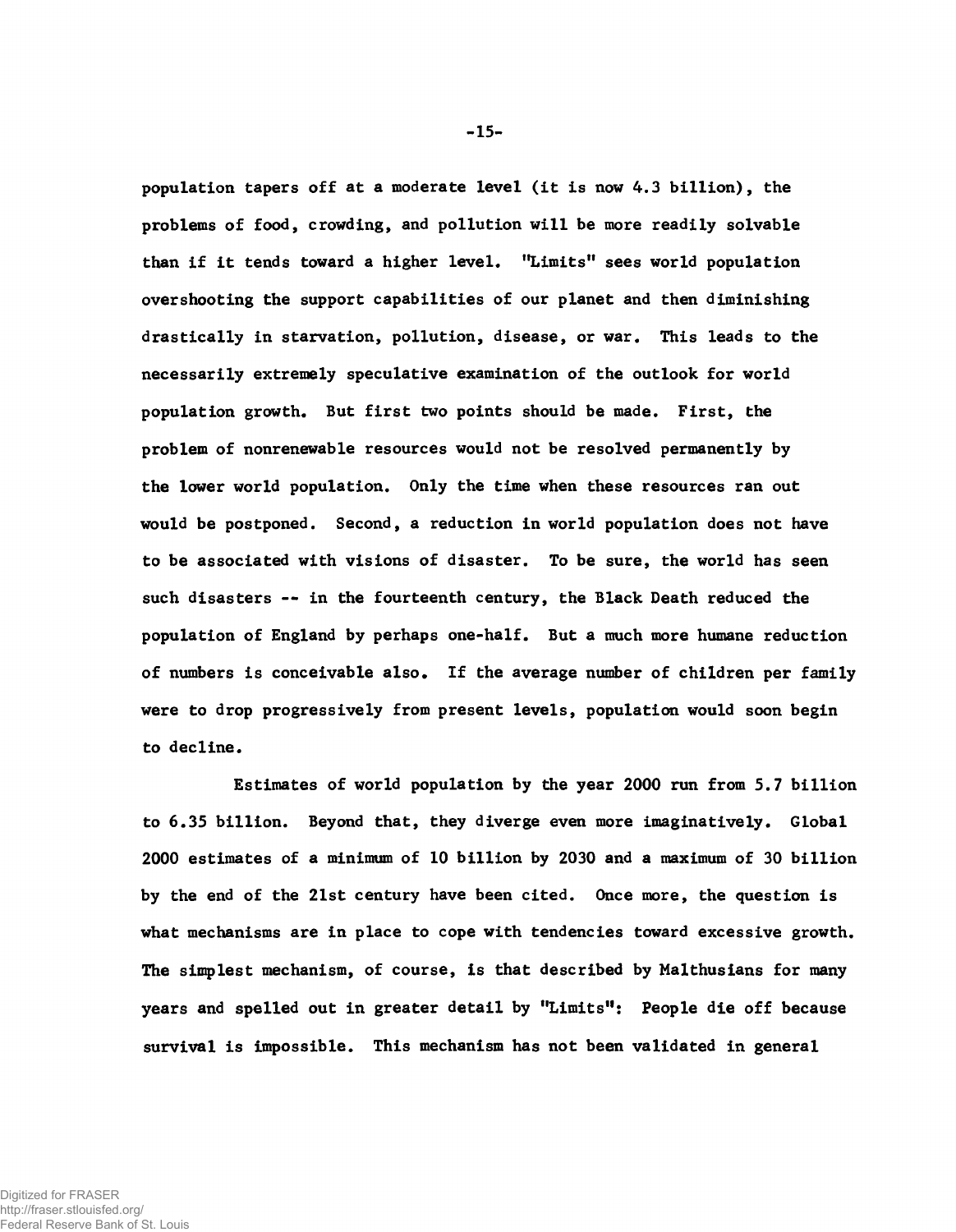**although it seems to have operated in some cases. Growth patterns have been well defined for many countries that have reached approximate population stability or at least a slow rate of growth. The population cycle begins with declining death rates, thanks to better health, food, and general sustainability of life. For a while population explodes. Then birth rates begin to come down and eventually population slows or levels off altogether. The outcome depends on how quickly birth rates follow death rates.**

**A reasonably good correlation has been observed, across nations, between per capita income and birth rates. This relationship can be used to derive population estimates from income growth estimates, within a very wide margin. This is one technique by which some estimates of future population levels have been made. There can be no assurance, of course, that the past negative relation between birth rates and per capita income will be stable hereafter.**

**There is, however, a discernible mechanism that tends to drive the birth rate. In low-income societies, which means predominantly farming societies, children are assets. Economically speaking, procreation is an investment in a producer good. As people leave the farm and the society becomes increasingly urban, children cease to be earning assets to their** parents. Economically speaking, they in effect become consumer goods, born **for the enjoyment of their loving parents. As the costs of child rearing and education rise, and, in some cases, the problems of family life multiply, parents tend to reduce the number of children. In countries without primogeniture, or where stable family fortunes of a financial sort are significant,**

-16-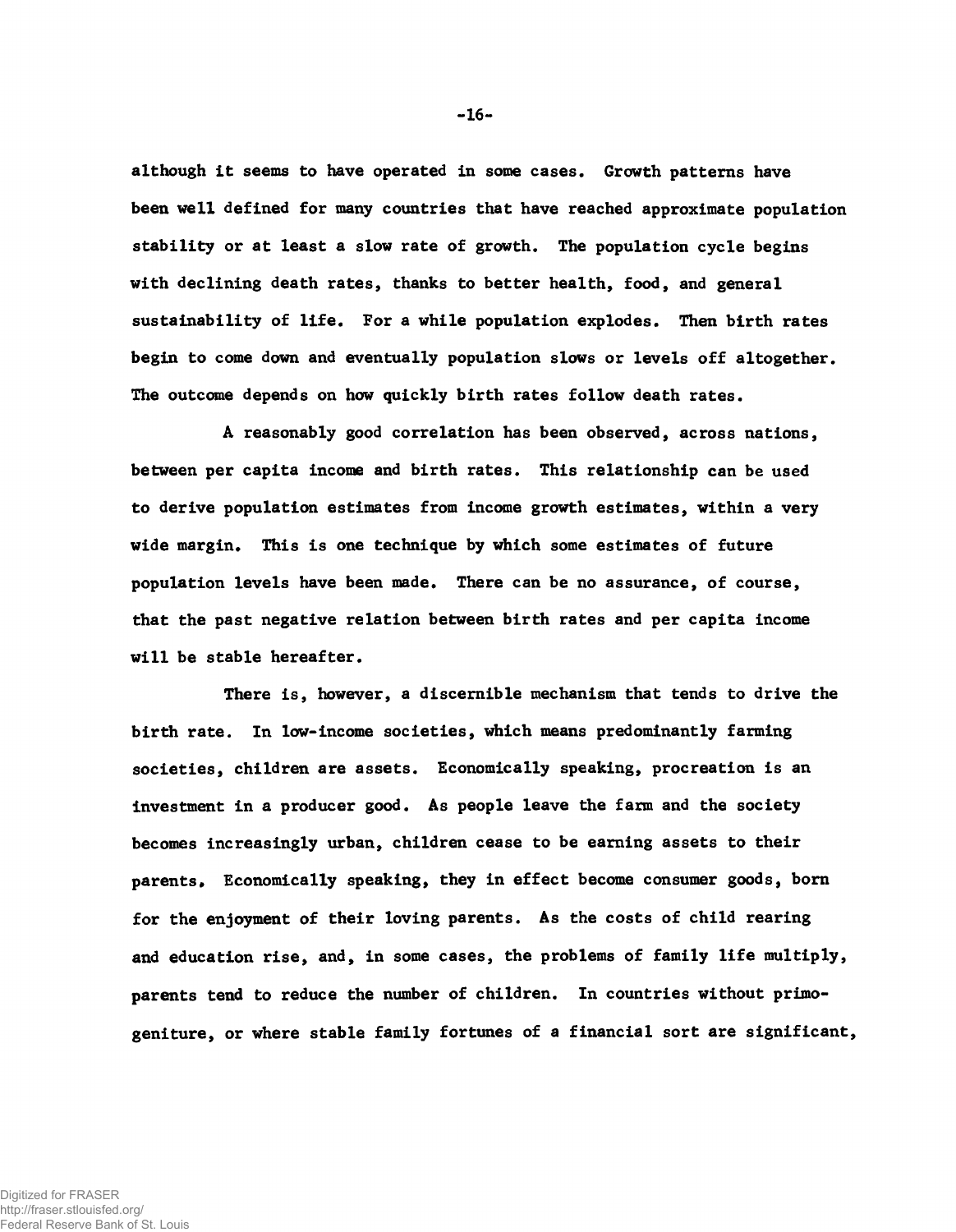**the desirability of avoiding a fragmentation of the inheritance becomes another driving force for family limitation.**

**Are these mechanisms likely to operate as effectively in developing countries as they have in present-day industrial societies? In many countries, the matter is complicated by religious factors. Government policy can play an important role. China, for example, has achieved a level of population growth of 1.6 percent which for its per capita income is remarkably low. In a democracy, things are less easy. Information rather than propaganda may be the key. Power politics between developed and developing countries can also play a role, although it is obvious even now that within two generations the people of today's industrialized countries will represent a small minority, perhaps 1.3-1.4 billion, out of a much larger world population.**

#### **Conclusion**

**Let me summarize the conclusions at which I believe we have arrived. The course of events following the publication of Limits to Growth has superficially seemed to bear out the predictions of the book with remarkable speed. Actually, events have provided some test cases that allow a better evaluation of these predictions. What we have observed so far is that the pressures generated by growth and the problems resulting from them are real. But we have seen also that, at some cost, it has been possible to overcome them. We have also found that there are mechanisms at work that should produce a soft landing, if the limits to growth are ever reached, as they may be. Some of these mechanisms require strengthening. The means to do**

-17-